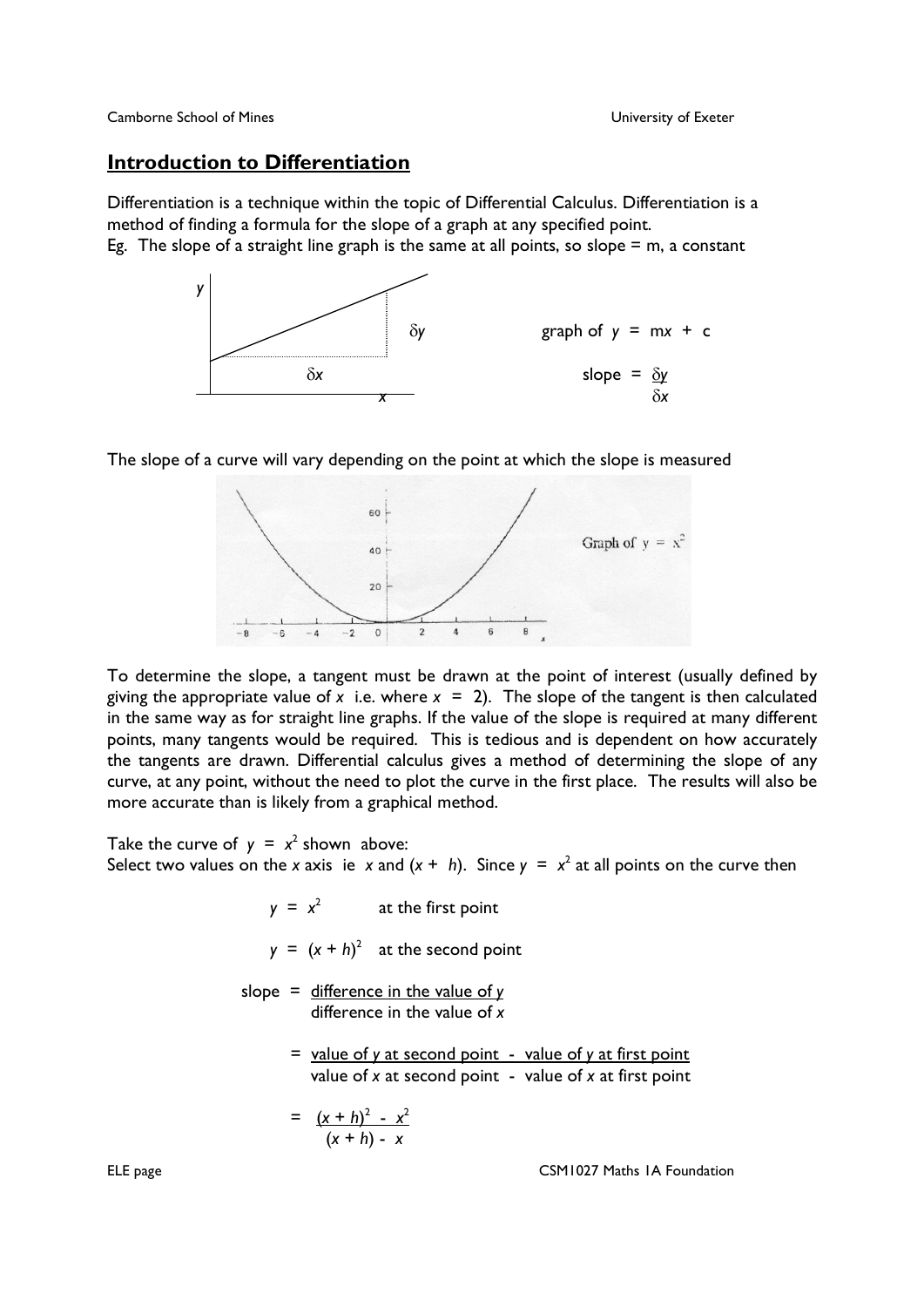Camborne School of Mines University of Exeter

$$
= \frac{x^2 + 2xh + h^2 - x^2}{x + h - x} = \frac{2xh + h^2}{h} = \frac{h(2x + h)}{h} = 2x + h
$$

as t*h*e value of *h* decreases, it becomes negligible compared to the value of 2*x*, giving a final value of 2*x* for t*h*e slope.

$$
\therefore \text{ if } y = x^2 \quad \text{ then } \quad \underline{\delta y} = 2x
$$
\n
$$
\delta x
$$

In similar manner, the following can be determined:

If 
$$
y = x^3
$$
 then  $\frac{\delta y}{\delta x} = 3x^2$   
\n $y = x^4$  then  $\frac{\delta y}{\delta x} = 4x^3$   
\n $y = x^5$  then  $\frac{\delta y}{\delta x} = 5x^4$   
\n $y = x^n$  then  $\frac{\delta y}{\delta x} = nx^{(n-1)}$   
\n $\frac{\delta y}{\delta x} = nx^{(n-1)}$ 

i.e. multiply by the original power and reduce the original power by 1. This process is known as *differentiation* and the result as the *differential coefficient.* 

If the term to be differentiated already has a coefficient, it is multiplied by the original power

i.e. if  $y = 4x^3$ then  $\frac{\delta y}{\delta x} = 12x$ δ*x*

Where terms have *x* to the power of 1,  $\delta y =$  the coefficient of the term δ*x*

i.e. if  $y = 5x$  then  $\frac{\delta y}{\delta x} = 5$ δ*x*

Terms that are numerical onl*y*, become zero on differentiation

i.e. if 
$$
y = 7
$$
 then  $\frac{\delta y}{\delta x} = 0$ 

E*x*pressions consisting of multiple terms are differentiated b*y* considering each term separatel*y*

i.e. if 
$$
y = 4x^3 - 7x^2 + 5x - 7
$$
,  $\frac{\delta y}{\delta x} = 12x^2 - 14x + 5$ 

ELE page CSM1027 Maths 1A Foundation CSM1027 Maths 1A Foundation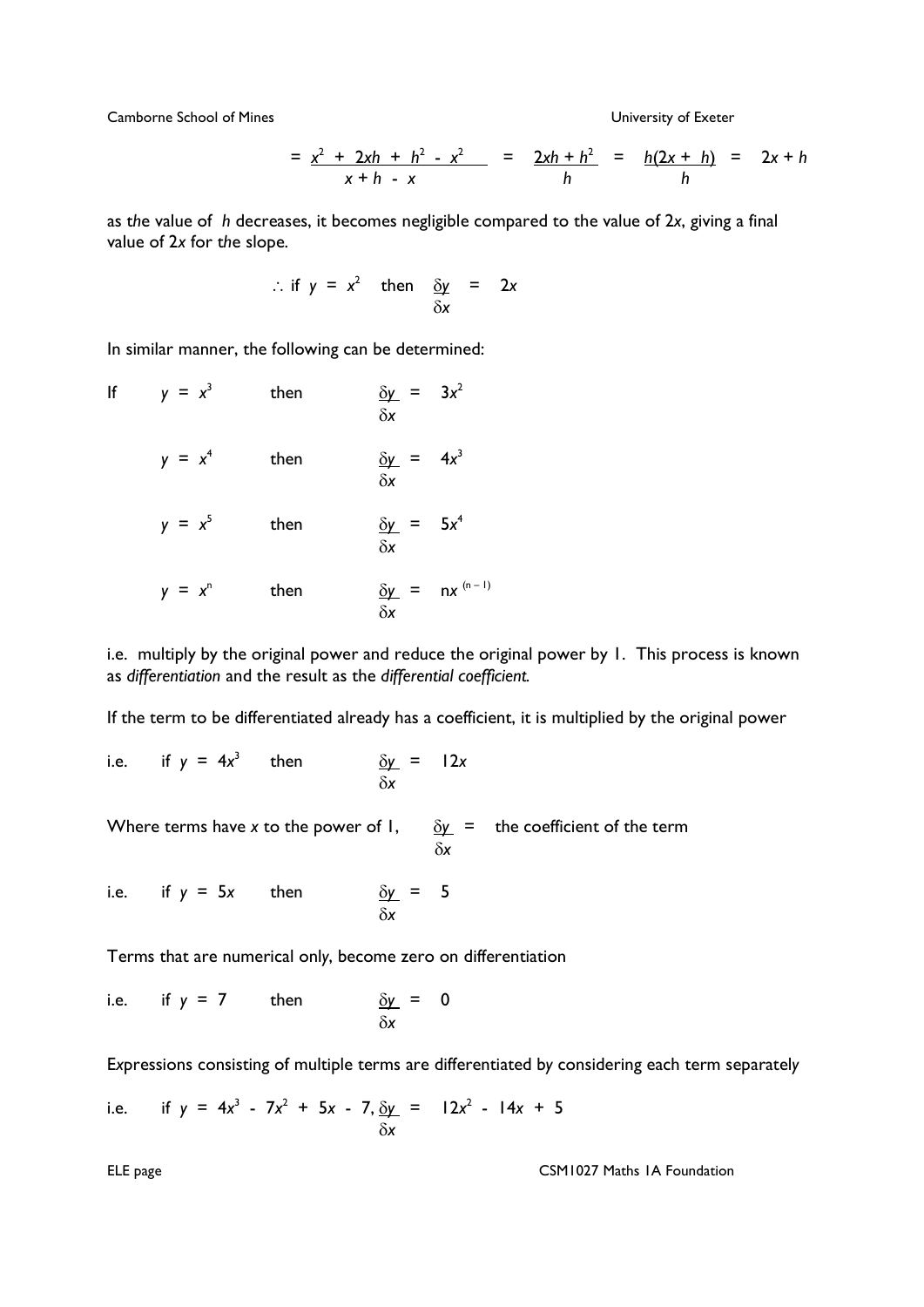Camborne School of Mines University of Exeter

E*x*pressions must be e*x*panded to give separate terms before differentiation

i.e. if 
$$
y = 4x(x^2 + 3x)
$$
,  $\frac{\delta y}{\delta x} = 12x^2 + 24x$   
 $y = 4x^3 + 12x^2$   $\delta x$ 

If the variable is a denominator in an*y* term, it must be converted to a numerator even if it results in a negative power. Rules for differentiating apply in the same wa*y* to negative powers

i.e. if 
$$
y = 3x^3 + 2 - 4 = 3x^3 + 2x^{-2} - 4x^{-1}
$$
  

$$
\frac{\delta y}{\delta x} = 9x^2 - 4x^{-3} + 4x^{-2}
$$

All normal algebraic rules for signs apply so be careful with signs!

## **Value of the differential coefficient**

The differential coefficient of an expression  $\begin{pmatrix} \delta & 0 \\ 0 & 0 \end{pmatrix}$ δ *y x* ſ  $\left(\frac{\delta y}{\delta x}\right)$ gives the formula for the value of the slope of the curve for the e*x*pression at any point. To calculate he numerical value of the slope at

any point, the value of *x* at the point of interest is substituted into the differential coefficient.

e.g. Determine the slope of the e*x*pression

$$
y = 2x^{2} + 3x \text{ where } x = 3
$$
\n
$$
\frac{\delta y}{\delta x} = 4x + 3
$$
\n
$$
\frac{\delta y}{\delta x} = 4(3) + 3 = 15
$$
\n
$$
\frac{\delta y}{\delta x} = 4(3) + 3 = 15
$$

Value of